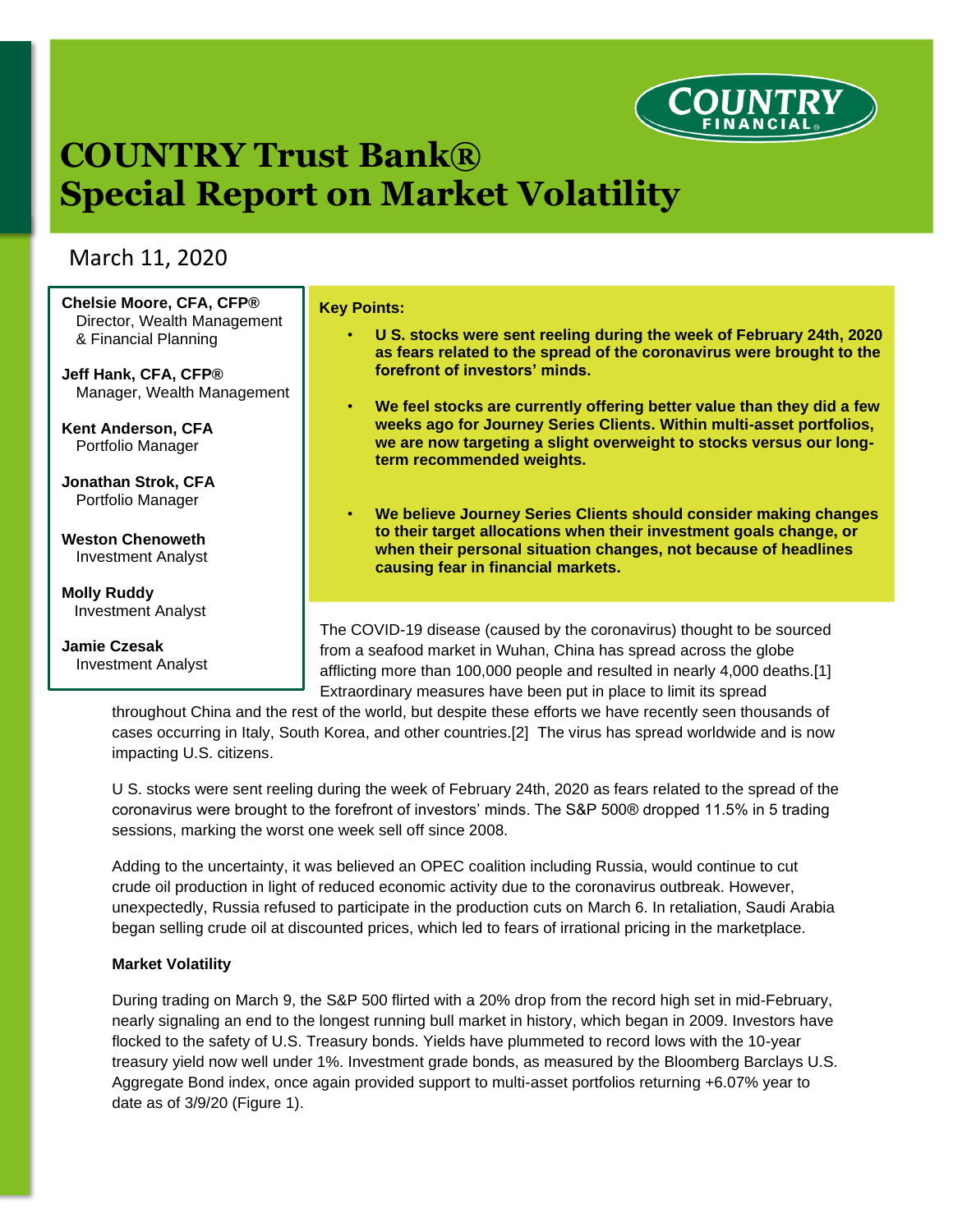## **Figure 1**



We continue to believe it doesn't make sense to panic during times like this. [In our most recent "Market](https://www.countryfinancial.com/en/tools-resources/market-economic-insights/2019-december-market-economic-outlook.html)  [and Economic Outlook" at the end of December,](https://www.countryfinancial.com/en/tools-resources/market-economic-insights/2019-december-market-economic-outlook.html) we discussed concern about greater market volatility heading into 2020. The factors we mentioned were the upcoming election, trade tensions, and social unrest. However, unexpected events like the coronavirus can often lead to greater uncertainty. Each year, there are reasons to cause investors to panic and we believe the coronavirus is the latest negative event (Figure 2).

#### **Figure 2**

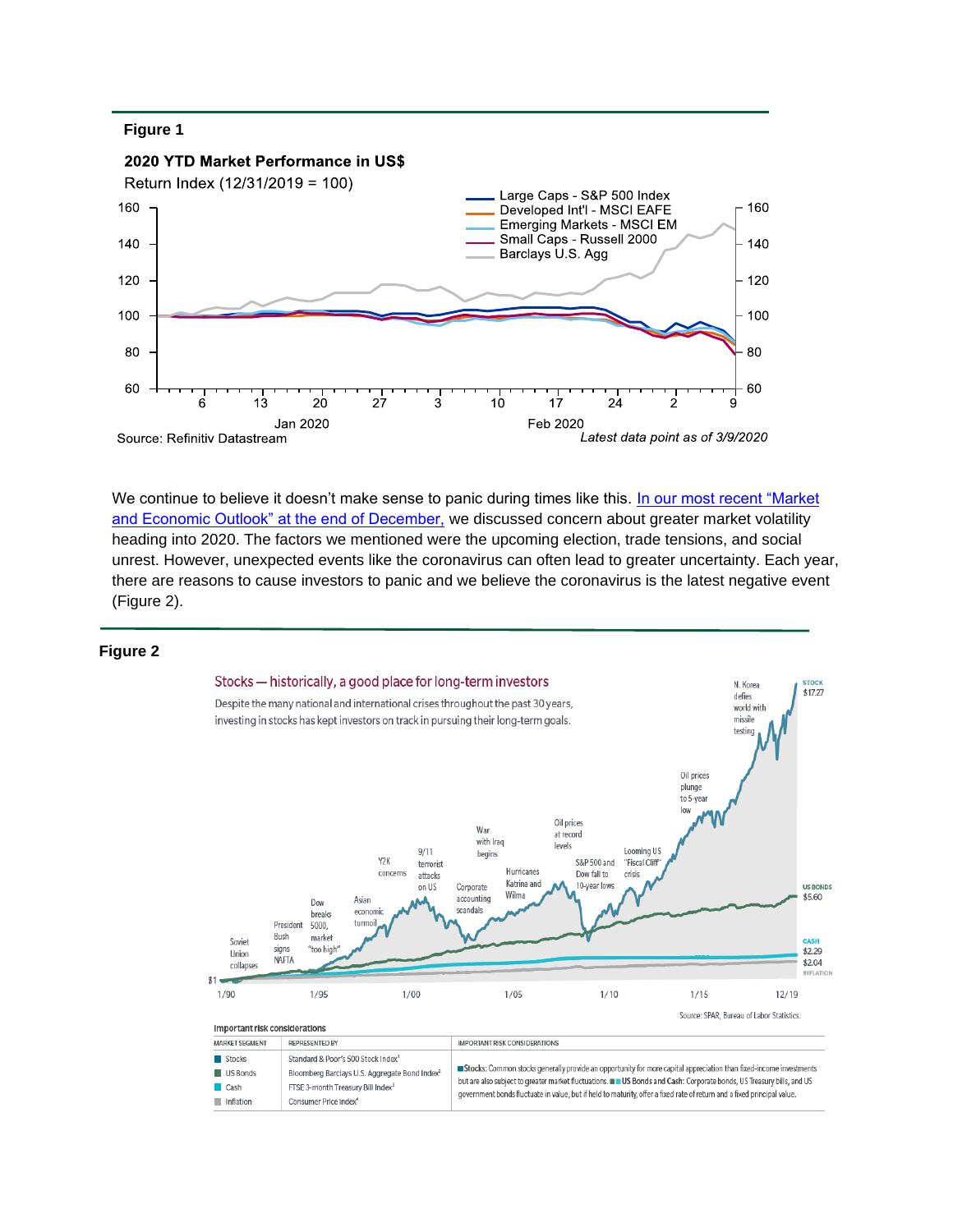#### **What we are Seeing**

Volatility creates opportunity in investing. Surveying the current landscape, we feel stocks are currently offering better value than they did a few weeks ago for Journey Series Clients. Within multi asset portfolios, we are now targeting a slight overweight to stocks versus our long term recommended weights. Company earnings estimates are likely to be volatile. However, we believe certain sectors of the U.S. stock market are compensating investors for this risk. High quality bonds do not provide attractive levels of income today but remain an important diversifier against stock market risk. Within fixed income, we are starting to see better value in below investment grade bonds, preferred stock issued by financial services companies, and emerging market bonds. We are actively in the process of rebalancing Journey Series portfolios to take advantage of these opportunities.

#### **What Investors Should Do**

While it may be too soon to measure the ultimate impact, the coronavirus has on the global economy, sticking to your long-term financial plan is the best approach. However, for long term investors, we believe Journey Series Clients should consider making changes to their portfolio when their investment goals change, or when their personal situation changes, not because of headlines causing fear in financial markets. We will continue to monitor the economic impacts of the coronavirus and will make investment decisions as needed with the best interest of our clients being our top priority.

## **COUNTRY Trust Bank Wealth Management Team**

#### Definitions and Important Information

The S&P 500® Index is an unmanaged index consisting of 500 large-cap stocks. Since it includes a significant portion of the total value of the market, it also considered representative of the market. The index does not reflect investment management fees, brokerage commission and other expenses associated with investing in equity securities. It is not possible to invest directly in an index.

The Barclays U.S. Aggregate Bond Index is an unmanaged index that covers the USB-denominated, investment-grade, fixed rate, taxable bond market of securities. The Index includes bonds from the Treasury, Government-Related, Corporate, MBS (agency fixed-rate and hybrid ARM pass throughs), ABS, and CMBS sectors. It is not possible to invest directly in an index.

The MSCI EAFE Index is broadly recognized as the pre-eminent benchmark for U.S. investors to measure international equity performance. It comprises the MSCI country indexes capturing large and mid-cap equities across developed markets in Europe, Australasia and the Far East, excluding the U.S. and Canada.

The MSCI Emerging Markets Index captures large and mid-cap representation across 26 emerging market countries. The index free float-adjusted market capitalization index and represents 13% of global market capitalization.

The Russell 2000® Index measures the performance of the small-cap segment of the U.S. equity universe. The Russell 2000 Index is a subset of the Russell 3000® Index representing approximately 10% of the total market capitalization of that index. It includes approximately 2000 of the smallest securities based on a combination of their market cap and current index membership. The Russell 2000 is constructed to provide a comprehensive and unbiased small-cap barometer and is completely reconstituted annually to ensure larger stocks do not distort the performance and characteristics of the true smallcap opportunity set. The Index does not reflect investment management fees, brokerage commission and other expenses associated with investing in equity securities. It is not possible to invest directly in an index.